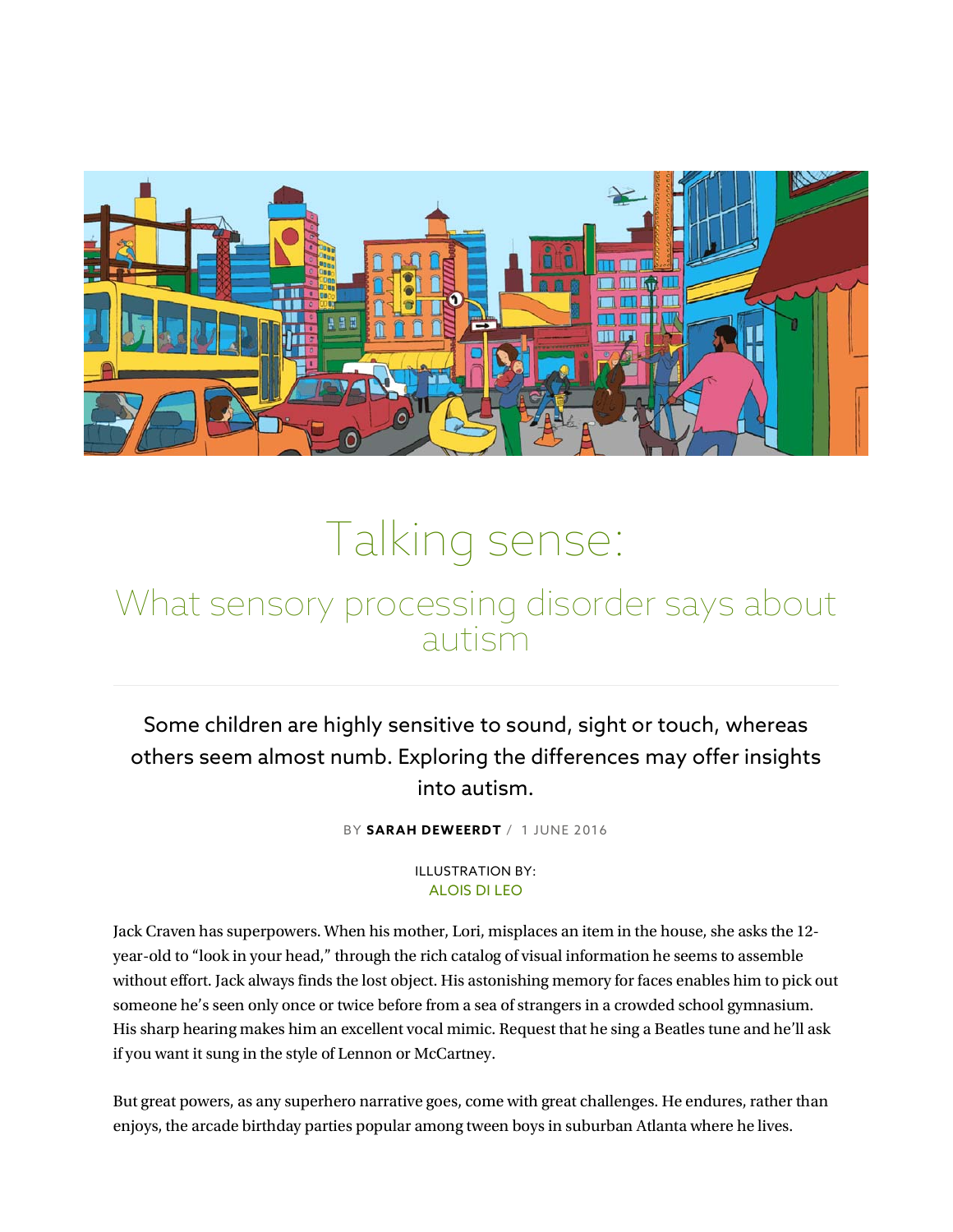They're just too noisy, too busy, too overstimulating. Jack's hearing is so sensitive that he can't always eat at the table with his family, because the sound and sight of them chewing might make him throw up. As an infant, he never slept for more than four hours at a stretch, and had to be held upright the whole time, his stomach pressed against his mother's chest and her palm pressed atop his head.

Jack has sensory processing disorder (SPD), a condition that includes people who are overly sensitive to what they feel and see and hear, but also those who are undersensitive, and still others who have trouble integrating information from multiple senses at once. SPD is not an official diagnosis. It isn't included in the newest edition of the "Diagnostic and Statistical Manual of Mental Disorders" (DSM-5). Still, it is widely used as a catch-all by clinicians, and some studies suggest that it may affect between 5 and 15 percent of school-age children. Children with the clinical label SPD also have a lot in common with children diagnosed with autism, up to 90 percent of whom also **have sensory difficulties**.

Jack doesn't have autism, but Ari Young, who lives a few hundred miles away in North Carolina, has both SPD and autism. And Ari, too, has certain impressive abilities, thanks to his super-sensitive senses. His acute visual memory allows him to recite articles from Wikipedia nearly verbatim — although, unless the article is on a history- or science-related topic he's particularly interested in, he may be able to recall the information only in the order in which he learned it. Ari's mother, Heather McDanel, says his sensory peculiarities and his autism are all bound up together. With many of his idiosyncrasies, "I don't know if that's the autism or if that's sensory, or a combination of the two," she says.

Like Jack, Ari also had sleep-related quirks as an infant: He could drift off only while rocking in a baby swing to a recording of birds chirping, and his bleary parents had to restart it every 15 minutes throughout the night. A speech therapist first mentioned SPD when Ari was not yet 2 years old; the autism diagnosis came later, when he was 2 and a half.

Even today, at age 9, Ari tends to hum to himself either when it's too quiet or to drown out noise. He attends third grade in a mainstream classroom, but his sensitivities sometimes make school a struggle. A few months ago, when an unexpected announcement that class would be dismissed early caused his fellow students to erupt into happy chaos, the hubbub sent Ari running, sobbing with confusion and surprise, to the front office.

Sensory problems can not only disrupt a child's ability to learn in school and form friendships, but upend the lives of whole families. "These are really challenging kinds of problems for children, whether they're diagnosed with something or not," says **Grace Baranek**, professor of occupational science and occupational therapy at the University of North Carolina at Chapel Hill. And for families, it can be difficult to get help.

Yet SPD also offers an opportunity: Studying people who have sensory problems with or without an autism diagnosis could help these children and provide insight into the relationship between sensory problems and the core social and communication problems seen in autism. It's easy to imagine that a young child who hardly registers the sights and sounds of the surrounding world may not tune in to her father's games of peekaboo, and may miss out on these formative moments of communication.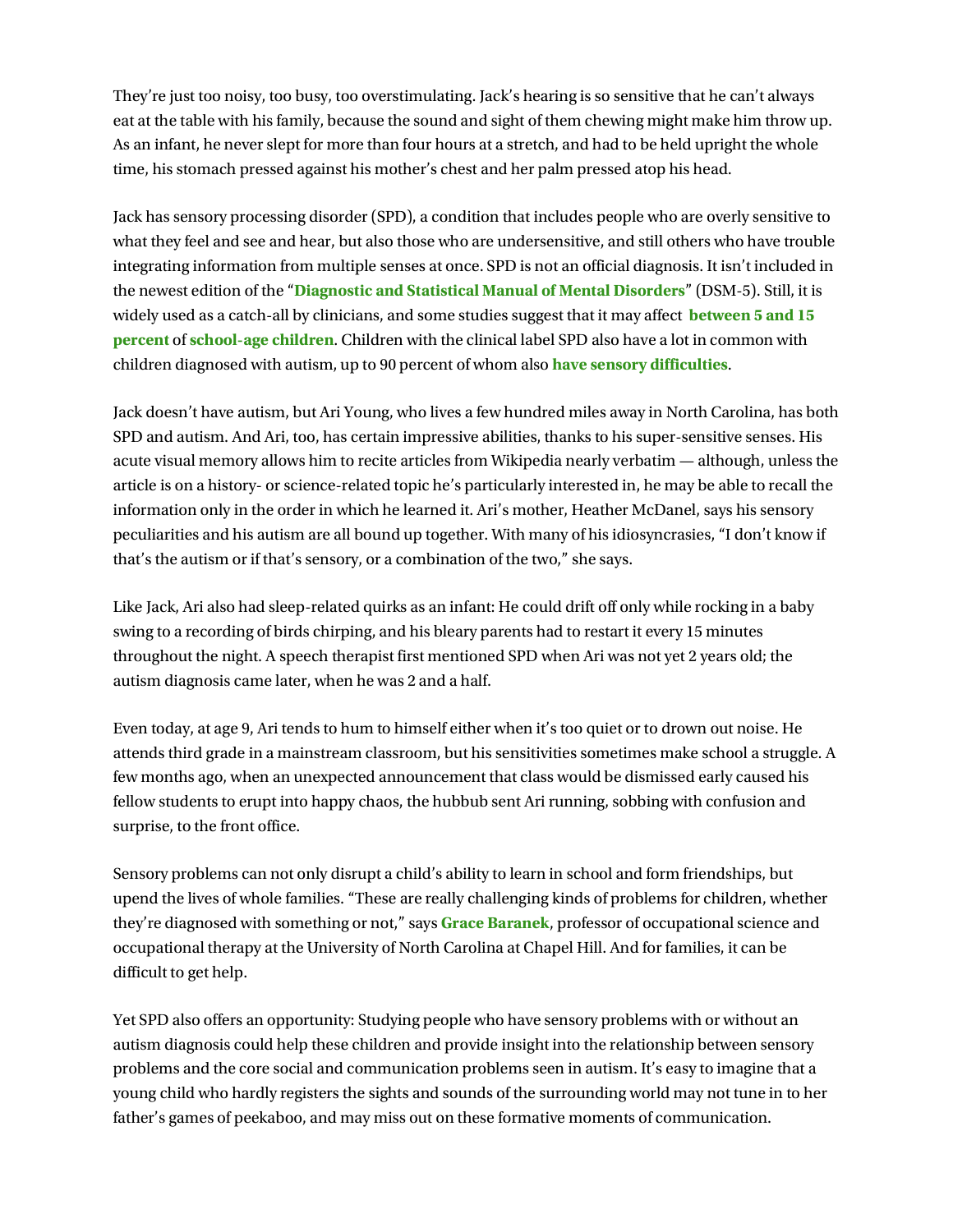Meanwhile, a child for whom those sights and sounds are unusually intense may be too overwhelmed to focus on his mother's attempts to catch his attention and never learn some of the subtleties of the social world.

In the past several years, the advent of more precise, objective ways to measure sensory responses and behavior, coupled with imaging techniques that pinpoint how the brain processes sensations, are providing a window into how this process goes awry — and perhaps, ultimately, how to get it back on track.

"She's not afraid of bears or afraid of dying," Linda told the pediatrician. "She's afraid of socks."

## Forgotten history:

Sensory differences were part of the first descriptions of autism, but were ignored for many years. Leo Kanner's 1943 paper first introducing the concept of autism opens with an account of one boy's precocious singing skills, remarkable memory for faces, and aversion to ordinary childhood pleasures such as riding a tricycle or sliding down a slide. Kanner and other researchers also noticed that many children with autism were hypersensitive to loud noises or seemed indifferent to pain.

But in the early decades, research on these aspects of autism was mostly descriptive and speculative. Few researchers were gathering empirical evidence about how children with the condition experienced the world. By the 1980s, interest in this area had fizzled.

Meanwhile, outside the context of autism research, an occupational therapist and neuroscientist named A. Jean Ayres was developing the theory that processing and integrating basic sensory information underlies many daily living skills. "It's hard to imagine now, but people didn't understand that when a child was having some difficulty moving their hands to button their coat, or to do some kind of school activity, that this could be related to brain function," says Roseann Schaaf, professor of occupational therapy and neuroscience at Thomas Jefferson University in Philadelphia, Pennsylvania.

In the early 1970s, Ayres first described 'sensory integration dysfunction,' in reference to these difficulties with everyday activities. As researchers learned more about the brain mechanisms involved, the term 'processing' replaced 'integration' and the condition became known as SPD. Ayres developed tests for identifying these troubles, such as asking a person to identify which finger has been touched without looking. She also created sensory integration therapy, which involves activities that engage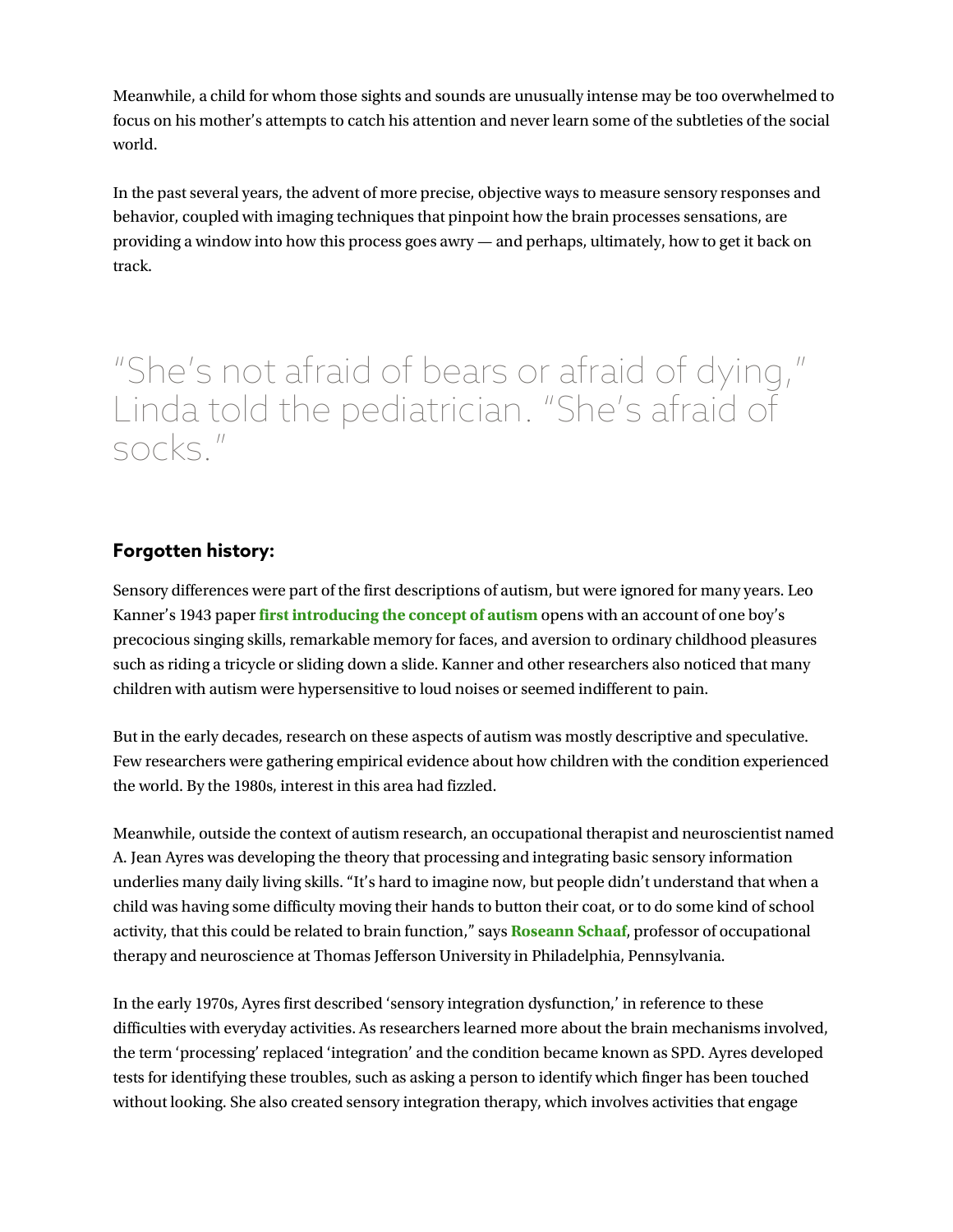multiple senses simultaneously, such as finding objects hidden in sand or a bin of beans, or sitting on a swing while batting at a suspended ball.

Ayres' work became enormously influential among occupational therapists — healthcare professionals who help people with everyday life skills. These days, occupational therapists are primed to consider sensory explanations for a child's difficulties with, say, handwriting or teeth-brushing. And many occupational therapists still use Ayres' therapy or something similar to help with these problems.

By the early 2000s, autism researchers began to rediscover sensory processing, thanks to new tools in brain imaging and psychophysics, the precise measurement of the brain's electrical responses to stimuli. There has also been a growing appreciation that **sensory difficulties** are a big part of what makes autism so difficult to cope with. Today, they're such a widely recognized aspect of autism that they are included in the diagnostic criteria for the condition.

Still, many child psychiatrists do not see SPD as a distinct diagnostic label. They say the symptoms are too diverse and there's too much uncertainty about what SPD is and how to distinguish it from other conditions such as autism, attention deficit hyperactivity disorder (ADHD) or anxiety. "We know that sensory issues are important in a variety of kids with a variety of different diagnostic labels," says **Carissa** Cascio, assistant professor of psychiatry at Vanderbilt University in Nashville, Tennessee. Those who have sensory problems without any of the other conditions are rare, she says.

But some parents say this doesn't jibe with their experience, and that their children's problems are fundamentally perceptual in nature. Linda, the mother of a child with SPD, recalls that her daughter had always been very particular, almost obsessive, about what clothes she would wear. But these quirks morphed into a full-blown terror of going to school once she entered first grade; she worried about having to go to an assembly, or having to use the bathroom with its loud, unpredictably flushing toilets. (Linda asked that we withhold her last name to protect her daughter's privacy.) A pediatrician gave an anxiety screening questionnaire to see if Linda's daughter might qualify for that diagnosis, but initially the label just didn't seem to fit, Linda says. "She's not afraid of bears or afraid of dying," Linda told the pediatrician. "She's afraid of socks; she's afraid of hats."

In fact, a 2012 twin study found that just over **half of children** with sensory sensitivities do not qualify for diagnoses such as anxiety, depression or ADHD (the study did not consider autism).

Meanwhile, the million-dollar question remains: What's the difference between children who have autism and the perceptual processing problems that usually accompany it, and those who have the problems alone? Why does Ari have an accepted condition — autism — that includes being easily overwhelmed by noise, whereas Jack has similar struggles but no such diagnosis? Looking carefully at the differences between children like them may help answer these questions. "An approach like that is incredibly useful because it can give us a compare-and-contrast view of what's specific to autism and what's more general to sensory differences in a broader sense," Cascio says.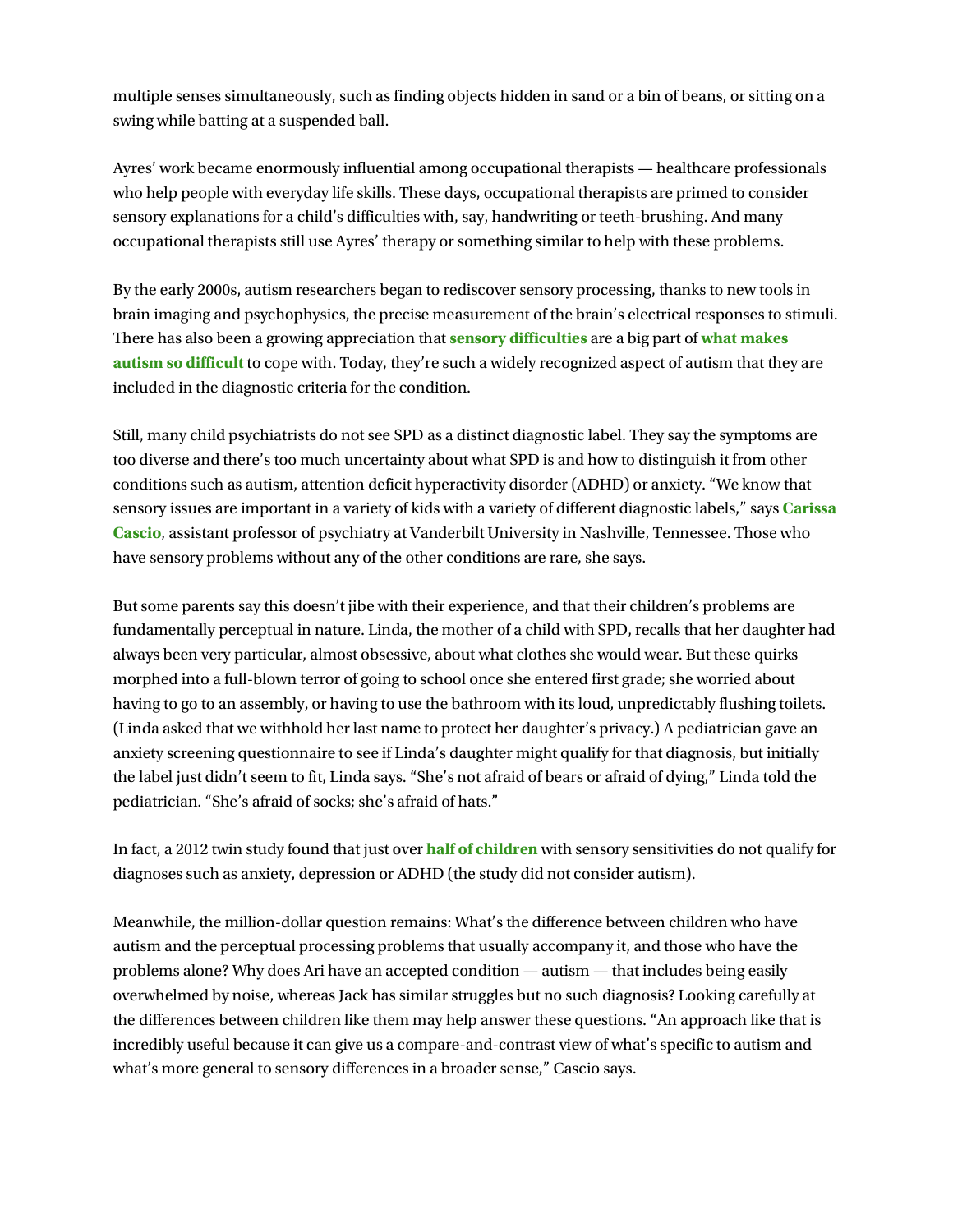## How it feels:

The controversy over SPD has created a conundrum in pursuing that research, however. "It's very hard to get funding for research on something that doesn't exist," says Lucy Miller, an occupational therapist and founder of the SPD Foundation, a nonprofit research and advocacy organization. And, of course, it's difficult to establish whether SPD should be considered a stand-alone condition without studying people who have it. "These are kids that aren't necessarily being referred to studies because they don't have a disorder" as defined by diagnostic manuals, says Elysa Marco, director of the Sensory Neurodevelopment and Autism Program at the University of California, San Francisco. "It's sort of a round robin." Her group is running a crowdfunding campaign to support their SPD research.



A handful of researchers have been able to investigate SPD as a separate entity, and their findings are advancing the argument that it deserves its own diagnosis. Some children who don't fit any recognized condition nonetheless have atypical sensory systems, these studies find. Researchers in one study used electrodes placed on the skin to show that children who have this informal clinical label react more strongly to everyday stimuli, such as the sound of a siren or the stroke of a feather across the face, than do either controls or children with ADHD. Another study showed that the parasympathetic nervous system, which slows the heart rate and breathing, is less active in people with sensory processing problems than it is in controls.

The most compelling evidence that SPD has a distinct neurological basis comes from a 2013 study that found that boys with SPD have **atypical white matter** (long nerve fibers) connecting regions related to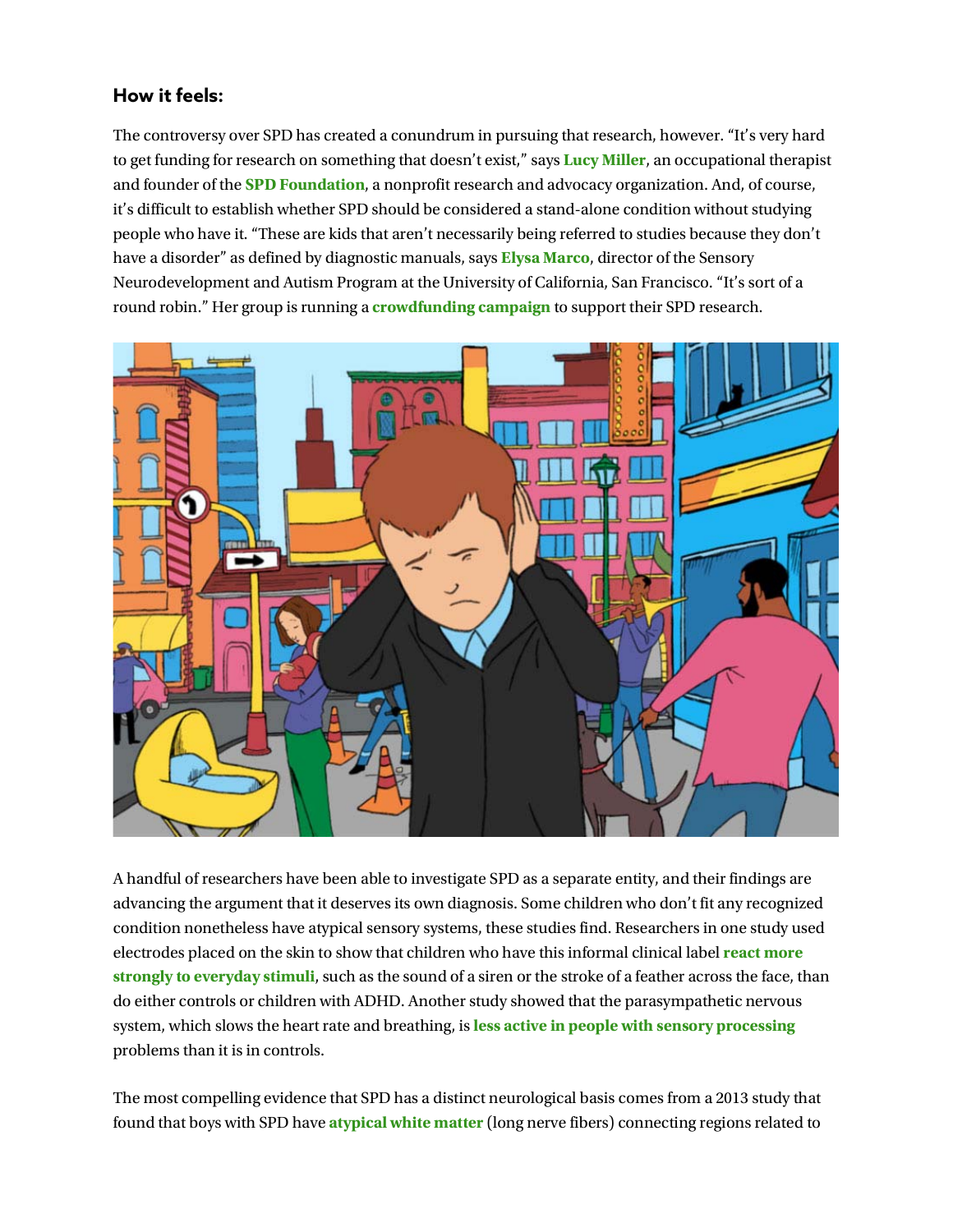sensory processing. "They have real, measurable brain connectivity differences," says Marco, who worked on the study. A follow-up study published earlier this year adds to the picture: Brain connections are altered in girls with SPD as well, and the more severe a child's difficulties with processing sound, the more pronounced his or her white-matter alterations.

These studies also show some intriguing parallels between children with autism and those with sensory difficulties but no formal diagnosis. For example, children with autism show dampened parasympathetic nervous system activity similar to that seen in children who've been described as having SPD. And children with autism, just like those with SPD, have abnormalities in white-matter pathways involved in processing sensations.

"It's a possibility that these groups started out very similarly and there's some sort of protective factor that keeps people with sensory processing differences from becoming kids with autism," Cascio says. But so far, that's just speculation.

There are also differences between sensory problems in autism, SPD and other conditions, and these are only beginning to be mapped out. Children with autism have **disruptions in brain connectivity** along social and emotional pathways, whereas those pathways are intact in children with SPD alone. Children with SPD tend to have more problems with touch than do those with autism, whereas children with autism struggle more with sound processing. This may explain why language and communication problems are characteristic of autism.

Whether a child is oversensitive or undersensitive may also play some role in what diagnosis she winds up with. Dampened responses to a new sight, sound or touch are **more common in autism** than they are in children with SPD or other conditions, whereas a sensory system that is dialed all the way up is seen across autism, ADHD and anxiety alike. As toddlers, children with autism also tend to have more profound sensory abnormalities than do those with developmental delays.

The notion that sensory problems underlie autism symptoms makes sense, but has yet to be tested, says Sophie Molholm, associate professor of pediatrics and neuroscience at Albert Einstein College of Medicine in New York. "I wouldn't even want to say that the sensory processing issues are causal," she says. "We don't know that at all. We just know that these are symptoms that we frequently see in these disorders."

It could also be that how perceptual problems relate to autism depends on the child. "I think this is part of the conundrum of autism," Marco says. "Are kids simply not showing [social] awareness and interest … because they are so sensitive that they have shut it out completely? Or are they really, truly at their base just not interested?"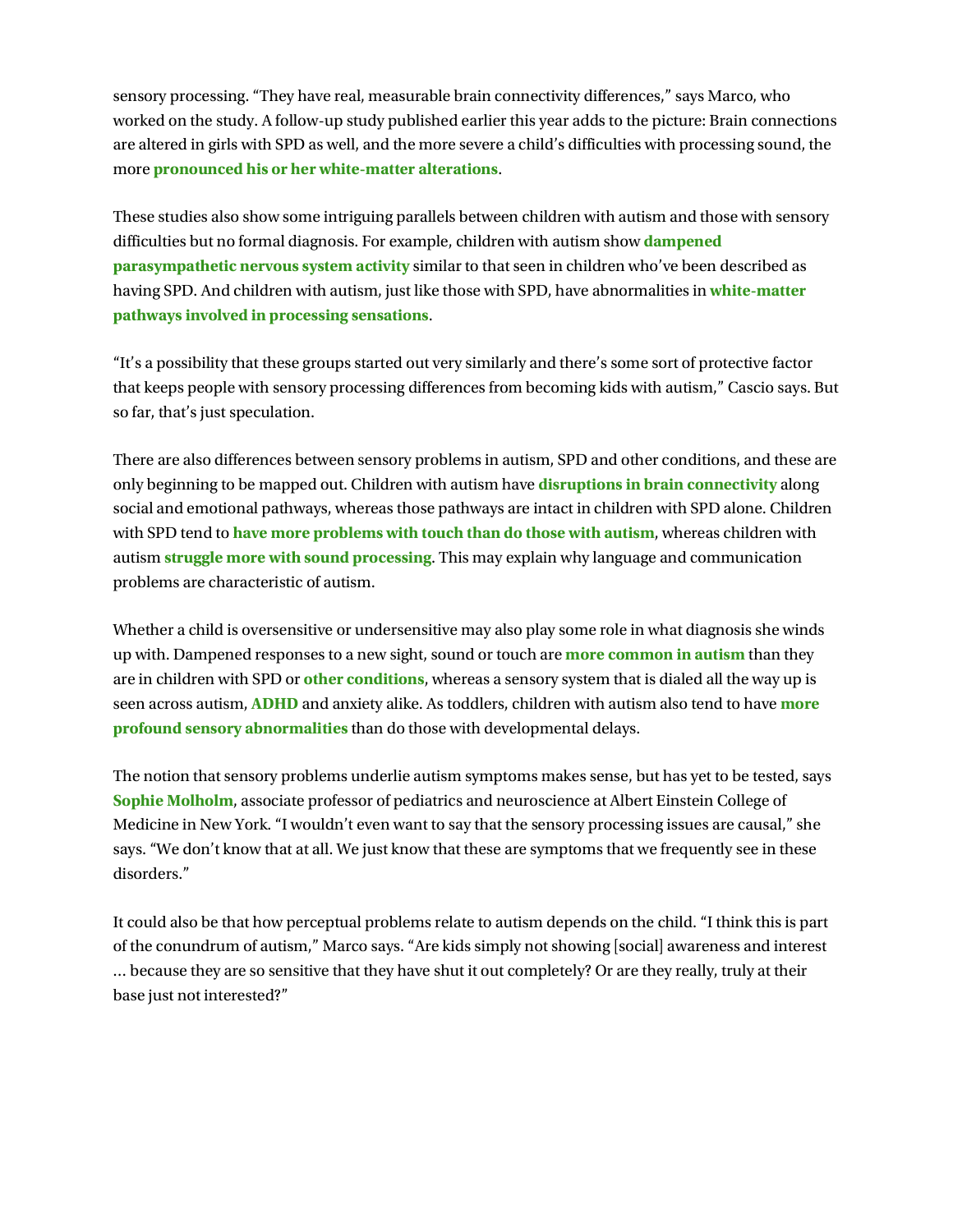"These are really challenging kinds of problems for children, whether they're diagnosed with something or not." Grace **Baranek** 

## Sense and sensitivity:

These questions matter because children who are chronically flooded with sensations, or are distant from the world around them, need help — whether they have autism or not.

Many of the day-to-day struggles of people with autism have to do with perceptions gone haywire, such as being overcome by sounds, or feeling a revulsion toward certain foods. This home truth may often go unnoticed and unaddressed by clinicians, but it has a powerful impact on family life.

Some parents of children with autism are big fans of sensory integration and similar therapies. They say the interventions help soothe the most disruptive problems of everyday life. Jennifer, the mother of a teenage boy with autism and fragile X syndrome, a related condition, says the occupational therapy her son began around age 3 was transformative. He was nonverbal at the time, and thanks to this therapy, she finally understood that her son's senses were wired in a way to make some things soothing and others bothersome to him. "We realized that's why he likes his hands rubbed so much, and his arms squeezed," says Jennifer. (She asked that her last name be withheld to protect her son's privacy.) It helped her grasp why her son demanded tight pajamas, and would only wear one particular pair of shoes. "It started making sense to us," she says — and made it easier for her to meet his needs.

Until a few years ago, the evidence supporting sensory integration therapy for children with autism or other conditions was relatively thin. And some practices of therapies that focus on sensation, such as working with playdough, hanging upside-down, or brushing a child's skin to desensitize him to touch, can seem unscientific or even downright bizarre. The approach is also difficult to study because it tends to be ad-hoc. Clinicians "come up with treatment plans that are highly individualized, and that's another challenge for really rigorous scientific study," says Cascio. "It becomes really difficult figuring out what the relevant outcomes are, how are you going to measure them, how you measure improvement." And in the past, the field was generally more focused on therapeutic practice than on creating standardized interventions.

Some families of children who lack an official diagnostic label struggle to get any help at all. "There are a lot of people who suffer from this kind of difficulty, and they're not able to access services or get the kinds of accommodations they need in schools, or early intervention, without the diagnostic label," says Baranek.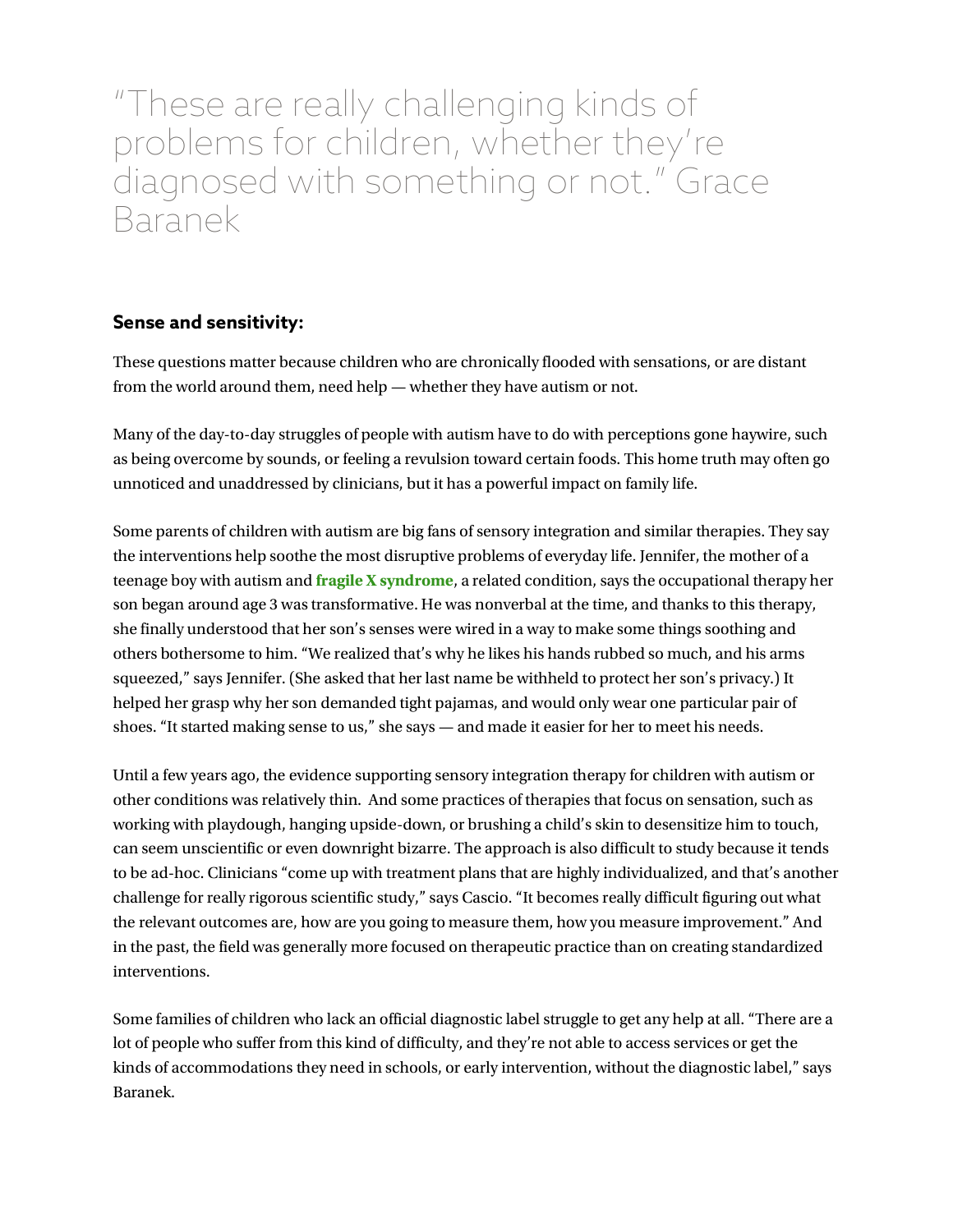Lori Craven is homeschooling her son Jack because she says it was too difficult to get the public school system to accommodate him. Because Jack doesn't have hearing loss, he wasn't eligible for an assistive technology that amplifies his teacher's voice to help him focus. Because he doesn't have vision impairments, the school balked at providing enlarged, simple-looking versions of worksheets, or even allowing Lori to prepare them. "I just realized I was spending so much time fighting the school — I was trying to do it for them, and it was too much to ask," Lori says.

Savvy parents of children with SPD often seek out an additional diagnosis such as anxiety or ADHD — or embrace one when it is offered. Linda says that in the end, it was her daughter's anxiety label that helped the family arrange an individualized education plan for her daughter. The anxiety diagnosis "seemed to be the language that the school understood best," she says.



This fancy footwork around labels and diagnoses may become a thing of the past as researchers pursue the ultimate goal: figuring out which treatments for sensory problems are effective. They hypothesize that the right treatments will work whether a child has autism, anxiety, ADHD or no diagnosis at all, as long as the underlying problem, such as being too sensitive to touch, is the same. "You're trying to establish what the commonalities are," Baranek says. "And looking to see if those interventions actually help in similar ways despite the different diagnoses."

That means tailoring the treatment to the child rather than to the diagnosis. "I think [occupational] therapists do this on the fly," says Alison Lane, associate professor of occupational therapy at the